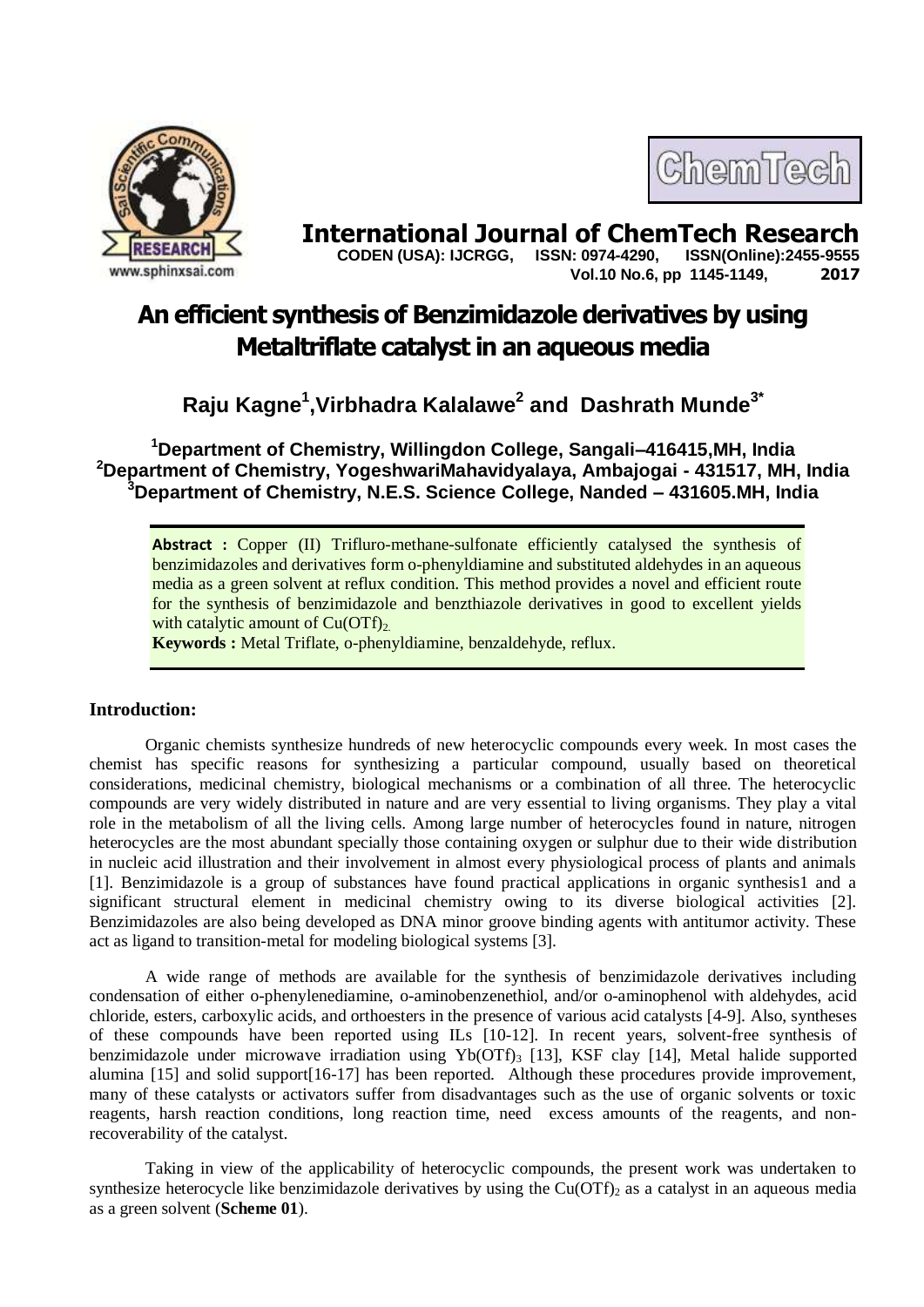

**Scheme 01: Synthesis of Benzimidazole derivatives by using Cu(OTf)<sup>2</sup> in an aqueous media.**

## **Experimental:**

### **Materials and Methods**

Melting points were measured in open glass capillaries on melting-point apparatus and were uncorrected. <sup>1</sup>H NMR was recorded at room temperature on a Bruker Avance II 400MHz Spectrometer (SAIF, Punjab University, Chandigarh) in CDCl<sub>3</sub> using TMS as internal standard. IR spectra (using KBr pellets) were obtained with a Perkin Elmer Spectrum RX FTIR (SAIF, Punjab University, Chandigarh) instrument. The reactions were monitored on TLC using pre-coated plates (silica gel on aluminum, Merck). All reagents were obtained from commercial sources and used without further purification. Solvents for chromatography were distilled before use. Compounds were characterized by IR and <sup>1</sup>H NMR spectroscopy.

### **General procedure for synthesis of substituted benzimidazole derivatives.**

In a 50 ml round bottom flask, a mixture of o-phenyldiamine (1 mmol) and aldehydes (1 mmol) in water (5 ml) were mixed and refluxed on water bath in the presence of Copper trifluromethane sulfonate (5 mol %) for appropriate time given in a **table 1**. The progress of the reaction was monitored by using TLC. After completion of the reaction mixture was cooled and filtered. Precipitate is washed with distilled water (5 X 5ml) to recover the catalyst and dried it over vacuum. Crude product is recrystallized in ethanol to obtain the pure product. To enhance purity the product was purified by silica gel column chromatography using ethyl acetate: pet-ether (2:8) as an eluent.

#### **Table 1: Synthesis of substituted benzimidazole derivatives by using Cu(OTf)<sup>2</sup> at reflux condition in an aqueous media.**

| Entry          | Aldehydes        | Products       | Time (Hr) | $\sqrt[a]{i}$ Yield (%) |
|----------------|------------------|----------------|-----------|-------------------------|
| $\mathbf{1}$   | <b>CHO</b>       | 3a             | 05        | 94                      |
| $\overline{2}$ | <b>CHO</b><br>СI | 3 <sub>b</sub> | 3.5       | 88                      |
| $\mathfrak{Z}$ | <b>CHO</b><br>Βr | 3c             | 04        | 90                      |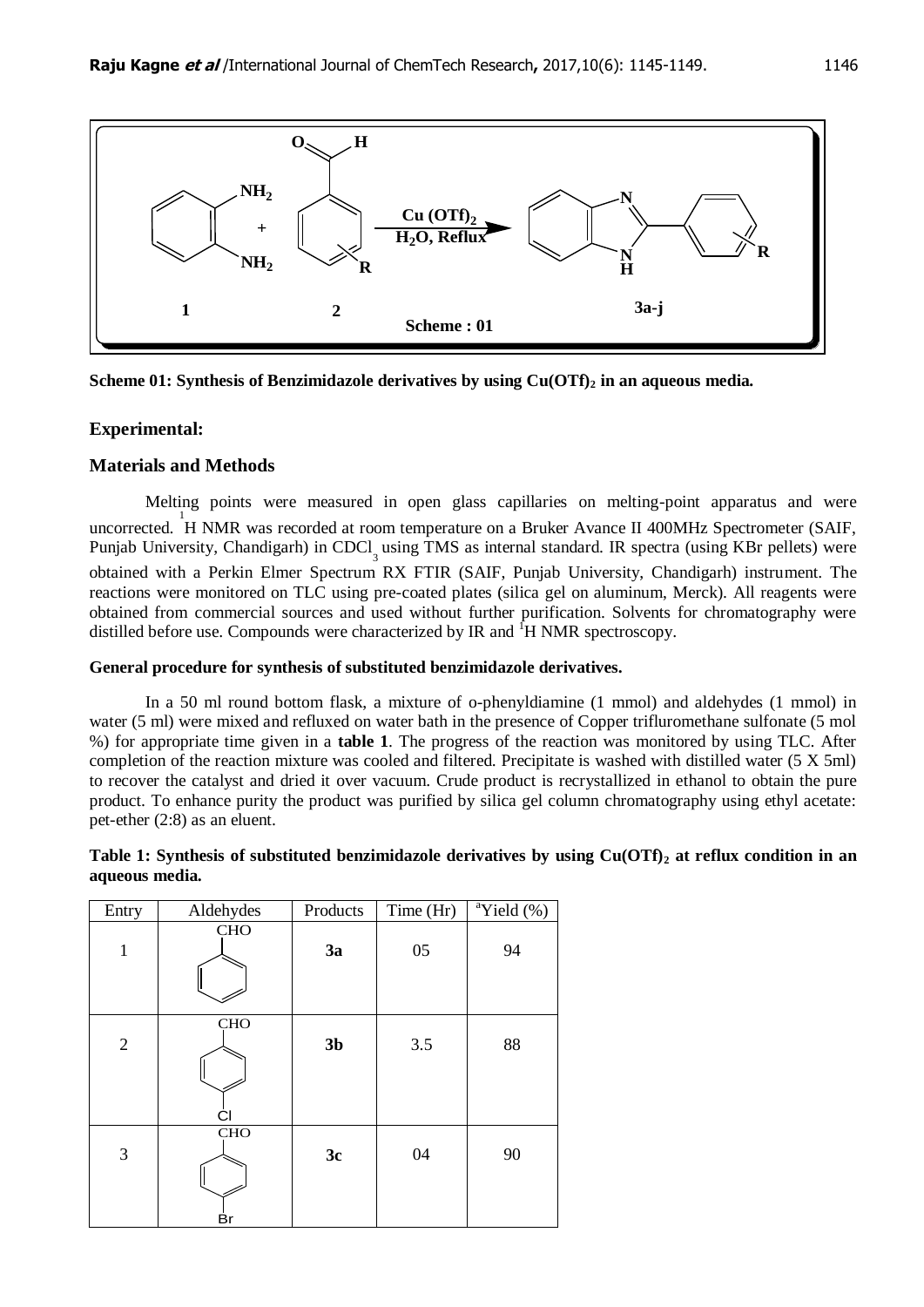| $\overline{4}$                                                                                                                                                                                                                                               | <b>CHO</b>                                                               | 3d             | 07 | 90 |                                                                                                                                                                                                                                                                                                                                                                                                                                                                                                                                                                                     |  |  |
|--------------------------------------------------------------------------------------------------------------------------------------------------------------------------------------------------------------------------------------------------------------|--------------------------------------------------------------------------|----------------|----|----|-------------------------------------------------------------------------------------------------------------------------------------------------------------------------------------------------------------------------------------------------------------------------------------------------------------------------------------------------------------------------------------------------------------------------------------------------------------------------------------------------------------------------------------------------------------------------------------|--|--|
|                                                                                                                                                                                                                                                              | CH <sub>3</sub>                                                          |                |    |    |                                                                                                                                                                                                                                                                                                                                                                                                                                                                                                                                                                                     |  |  |
| 5                                                                                                                                                                                                                                                            | <b>CHO</b>                                                               | 3e             | 06 | 87 |                                                                                                                                                                                                                                                                                                                                                                                                                                                                                                                                                                                     |  |  |
| 6                                                                                                                                                                                                                                                            | $\mathsf{OCH}_3$<br><b>CHO</b><br>OCH <sub>3</sub><br>$\overline{OCH}_3$ | 3f             | 07 | 85 |                                                                                                                                                                                                                                                                                                                                                                                                                                                                                                                                                                                     |  |  |
| $\boldsymbol{7}$                                                                                                                                                                                                                                             | <b>CHO</b><br>OCH <sub>3</sub><br>OН                                     | 3g             | 05 | 85 |                                                                                                                                                                                                                                                                                                                                                                                                                                                                                                                                                                                     |  |  |
| 8                                                                                                                                                                                                                                                            | <b>CHO</b><br>NO <sub>2</sub>                                            | 3 <sub>h</sub> | 07 | 86 |                                                                                                                                                                                                                                                                                                                                                                                                                                                                                                                                                                                     |  |  |
| 9                                                                                                                                                                                                                                                            | CH <sub>O</sub><br>.OH                                                   | 3i             | 04 | 87 |                                                                                                                                                                                                                                                                                                                                                                                                                                                                                                                                                                                     |  |  |
| 10                                                                                                                                                                                                                                                           | CH <sub>O</sub>                                                          | 3j             | 05 | 88 |                                                                                                                                                                                                                                                                                                                                                                                                                                                                                                                                                                                     |  |  |
|                                                                                                                                                                                                                                                              | <sup>a</sup> Yields refer to the pure isolated product                   |                |    |    |                                                                                                                                                                                                                                                                                                                                                                                                                                                                                                                                                                                     |  |  |
|                                                                                                                                                                                                                                                              |                                                                          |                |    |    |                                                                                                                                                                                                                                                                                                                                                                                                                                                                                                                                                                                     |  |  |
| Spectral data for selected compound<br>[1] 2-(4-Methoxyphenyl) benzimidazole [Entry 5]: $^1$ H NMR (DMSO-d6): $\delta$ 11.90 (br s, 11)<br>Hz, 2H), 7.50 - 7.60 (m, 2H), 7.28 - 7.28 (m, 2H), 7.11 (d, $J = 8.4$ Hz, 2H), 3.28 (s, 3H); (LO<br>$[M + H]^{+}$ |                                                                          |                |    |    |                                                                                                                                                                                                                                                                                                                                                                                                                                                                                                                                                                                     |  |  |
|                                                                                                                                                                                                                                                              | MS) m/z: 240.06 $[M + H]$ <sup>+</sup>                                   |                |    |    | [2] 2-(3-nitrophenyl) benzimidazole [Entry 8]: ${}^{1}H NMR$ (DMSO-d6): $\delta$ 12.2 (brs, 1H), 8.8<br>7.1 Hz, 1H), 8.23 (d, $J = 7.2$ Hz, 1H), 7.35 (t, $J = 7.4$ Hz, 1H), 7.5 - 7.62 (m, 2H), 7.22 (t, $J =$                                                                                                                                                                                                                                                                                                                                                                     |  |  |
|                                                                                                                                                                                                                                                              | <b>Results and discussion</b>                                            |                |    |    |                                                                                                                                                                                                                                                                                                                                                                                                                                                                                                                                                                                     |  |  |
|                                                                                                                                                                                                                                                              |                                                                          |                |    |    | In recent years, metal triflate catalysts have gained importance in several organic tr<br>their interesting reactivity as well as for economic and environmental reasons. Keeping in v<br>benign conditions we tried to develop green and efficient routes for synthesis of biologicall<br>compounds by using metal triflates in an aqueous media as green solvent. Thus, here we re<br>substituted 2-arylbenzimidazole by a direct condensation reaction of aryl aldehyde with o-<br>the presence of $Cu(OTf)_2$ under reflux condition in an aqueous media as a greener protocol. |  |  |

<sup>a</sup>Yields refer to the pure isolated product

#### **Spectral data for selected compound**

[1] **2-(4-Methoxyphenyl) benzimidazole** [Entry 5]**:** <sup>1</sup>H NMR (DMSO-d6): δ11.90 (br s, 1H), 8.01 (d, *J* = 8.1 Hz, 2H), 7.50 - 7.60 (m, 2H), 7.28 - 7.28 (m, 2H), 7.11 (d, *J* = 8.4Hz, 2H), 3.28 (s, 3H); (LC-MS) m*/z*: 225.07  $[M + H]^{+}$ 

[2] **2-(3-nitrophenyl) benzimidazole** [Entry 8]**:** <sup>1</sup>H NMR (DMSO-d6): δ12.2 (brs, 1H), 8.8 (s, 1H), 8.20 (d, *J* = 7.1 Hz, 1H), 8.23 (d, *J* =7.2 Hz, 1H), 7.35 (t, *J* = 7.4 Hz, 1H), 7.5 - 7.62 (m, 2H),7.22 (t, *J* = 6.1 Hz, 2H); (LC-MS)  $m/z$ : 240.06  $[M + H]$ <sup>+</sup>

### **Results and discussion**

In recent years, metal triflate catalysts have gained importance in several organic transformations due to their interesting reactivity as well as for economic and environmental reasons. Keeping in view environmentally benign conditions we tried to develop green and efficient routes for synthesis of biologically active heterocyclic compounds by using metal triflates in an aqueous media as green solvent. Thus, here we report the formation of substituted 2-arylbenzimidazole by a direct condensation reaction of aryl aldehyde with o-phenylenediamine in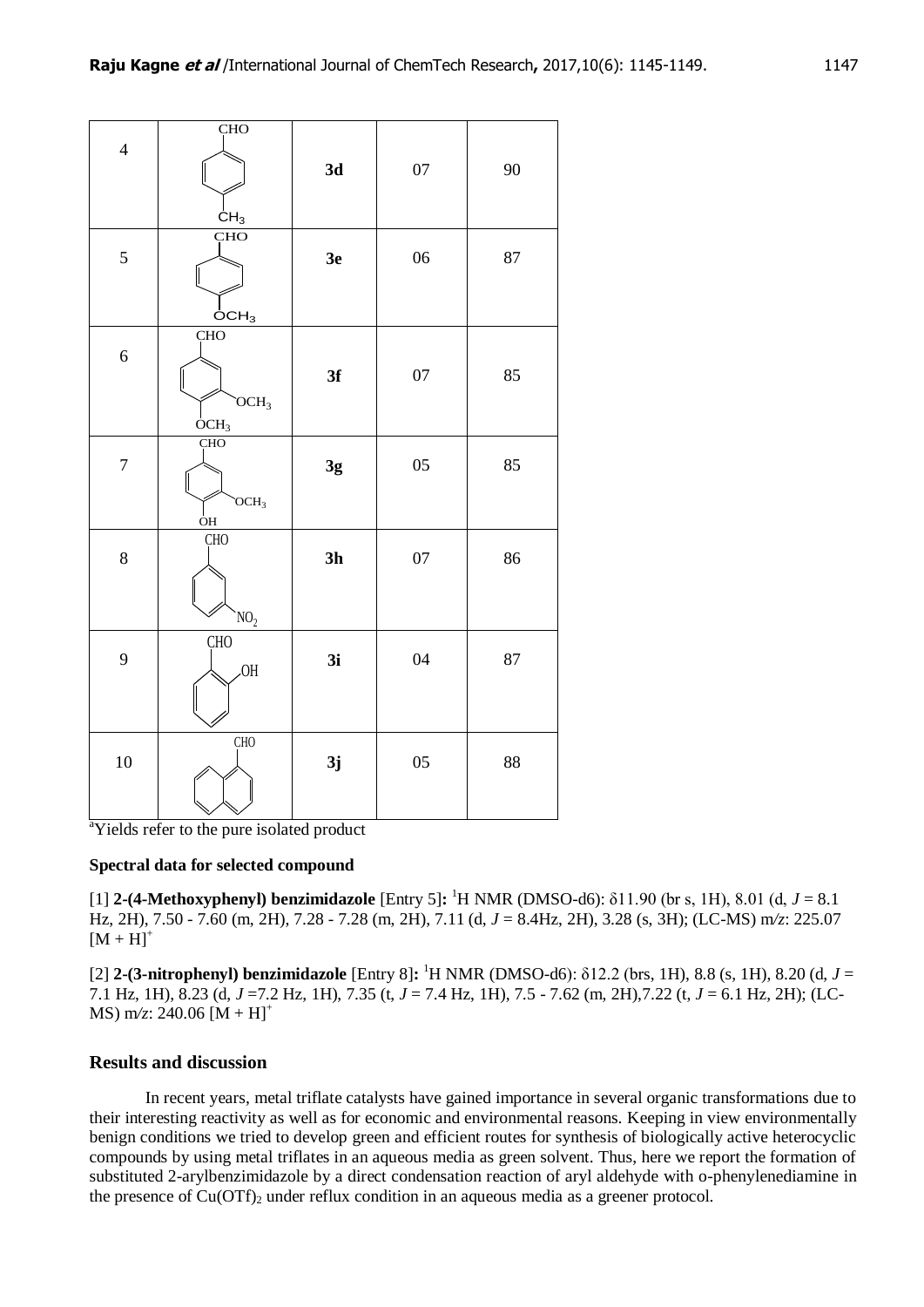In order to study the generality of this protocol, the applicability of the  $Cu(OTf)_{2}$  in an aqueous media at reflux condition was then examined for the reaction of a series of substituted aromatic aldehydes with ophenylenediamine under the optimized reaction conditions. As shown, a variety of substituted aromatic aldehydes, bearing either electron-donating or electron-withdrawing substituents, afforded the products in excellent yields and high purities. Products were confirmed by comparing with authentic sample  $({}^{1}H$  NMR, IR and Mass).

#### **Conclusions**

In conclusion here we describe a highly efficient and environmentally benign process for the synthesis of substituted 2-arylbenzimidazole by a direct condensation reaction of aryl aldehyde with o-phenylenediamine in the presence of  $Cu(OTf)$ , under reflux condition in an aqueous media. The use of this inexpensive and easily available catalyst makes this protocol practical, environmentally friendly and economically attractive. This method offers several advantages such as high yield of product, simple work-up procedure and easy isolation.

#### **References:**

- 1. Eicher. T., and Hauptmann, S. "The Chemistry of Heterocycles: Structure, Reactions, Synthesis, and Aplications." Wiley-VCH,  $2<sup>nd</sup>$  ed. 2003.
- 2. Bai. Y., Lu. J., Shi. Z., and Yang. B., "Synthesis of 2,15-hexadecanediones as a precursor of Muscone", Synlett, 04, 2001, 544.
- 3. Oren. I. Y., Yalcin. I., Sener. E. A. and Ucarturk. N.," Synthesis and structure activity relationship of new antimicrobial active multisubstituted benzazole derivatives",Eur. J. Med. Chem., 39, 2004, 291.
- 4. Pottorf. R.S., Chadha. N.K., Katkevics. M., Ozola.V., Suna. E., Ghane. H., Regberg. T., Player. M.R., "Parallel synthesis of benzoxazoles via microwave assisted dielectric heating "Tetrahedron Lett., 44, 2003, 175.
- 5. Matsushita. H., Lee. S., Joung. M., Clapham. B., Janda. K.D., "Smart cleavage reactions: the synthesis of benzimidazoles and benzthiazoles from polymer-bound esters ",Tetrahedron Lett., 45, 2004, 313.
- 6. Karami. B., Nikoseresht. S., Khodabakhshi. S., "Novel approach to benzimidazoles using  $Fe<sub>3</sub>O<sub>4</sub>$  nano particle as a magnetically recoverable catalyst ", Chin. J. Catal., 33, 2012, 298.
- 7. Khaksar. S., Heydari. A., Tajbakhsh. M., Vahdat. S.M.,"Lewis acid catalyst free synthesis of benzimidazoles and formamidines in 1,1,1,3,3,3-hexafluropropanol", J. Fluor. Chem., 131, 2010, 1377.
- 8. Aridoss. G., Laali. K.K., "Building heterocyclic system with RC (OR)<sub>2</sub><sup>+</sup> carbocation in recyclable bronsted acidic ionic liquids" Eur. J. Org. Chem. 15, 2011, 2827.
- 9. Wen. X., Bakali. J.E., Deprez-Poulain. R., Deprez. B., " Efficient propylpolyphosphonic mediated synthesis of benzothiazoles, benoxazoles and benzimidazoles", Tetrahedron Lett., 53, 2012, 2440.
- 10. Dabiri. M., Salehi. P., Baghbanzadeh. M., Nikcheh. M. S., " Water accelerated selective synthesis of 1,2-disubstituted benzimidazoles at room temperature catalyzed by bronsted acidic ionic liquids", Synth. Commun. , 38, 2008, 4272.
- 11. Saha. D., Saha. A., Ranu. B.C., "Remarkable influence of substituent in ionic liquid in control of reaction: Simple, efficient and hazardous organic solvent free procedure for the synthesis of 2 arylbenzimidazole promoted by ionic liquid ",Green Chem.,11, 2009,733.
- 12. Khazaei. A., Zolfigol. M.A., Moosavi-Zare. A.R., Zare. A., Ghaemi. E., Khakyzadeh. V., Asgari. Z.H., Hasaninejad. A.," Sulfonic acid functionalized imidazolium salt/  $FeCl<sub>3</sub>$  as a novel and highly efficient catalytic system for the synthesis of benzimidazole at room temperture ", ScientiaIranica C, 18, 2011, 1365.
- 13. Wang. L., Sheng. J., Tian. H., et al., "An Efficient Procedure for the Synthesis of Benzimidazole Derivatives Using Yb(OTf)<sub>3</sub> as Catalyst Under Solvent-Free Conditions,"Synthetic Communications, Vol. 34, No. 23, 2004, pp. 4265-4272.
- 14. Loupy. A., Petit. A., Hamelin. J., et al., "New Solvent-Free Organic Synthesis Using Focused Microwaves," Synthesis, Vol. 1998, No. 9, 1998, pp. 1213-1234.
- 15. Reddy. G. V., Ramarao. V. N. S., Narsaiah. B., et al., "A Simple and Efficient Method for the Synthesis of Novel Trifluoromethyl Benzimidazoles under Microwave Irradiation Conditions," Synthetic Communications, Vol. 32, No. 16, 2002, pp. 2467-2476.